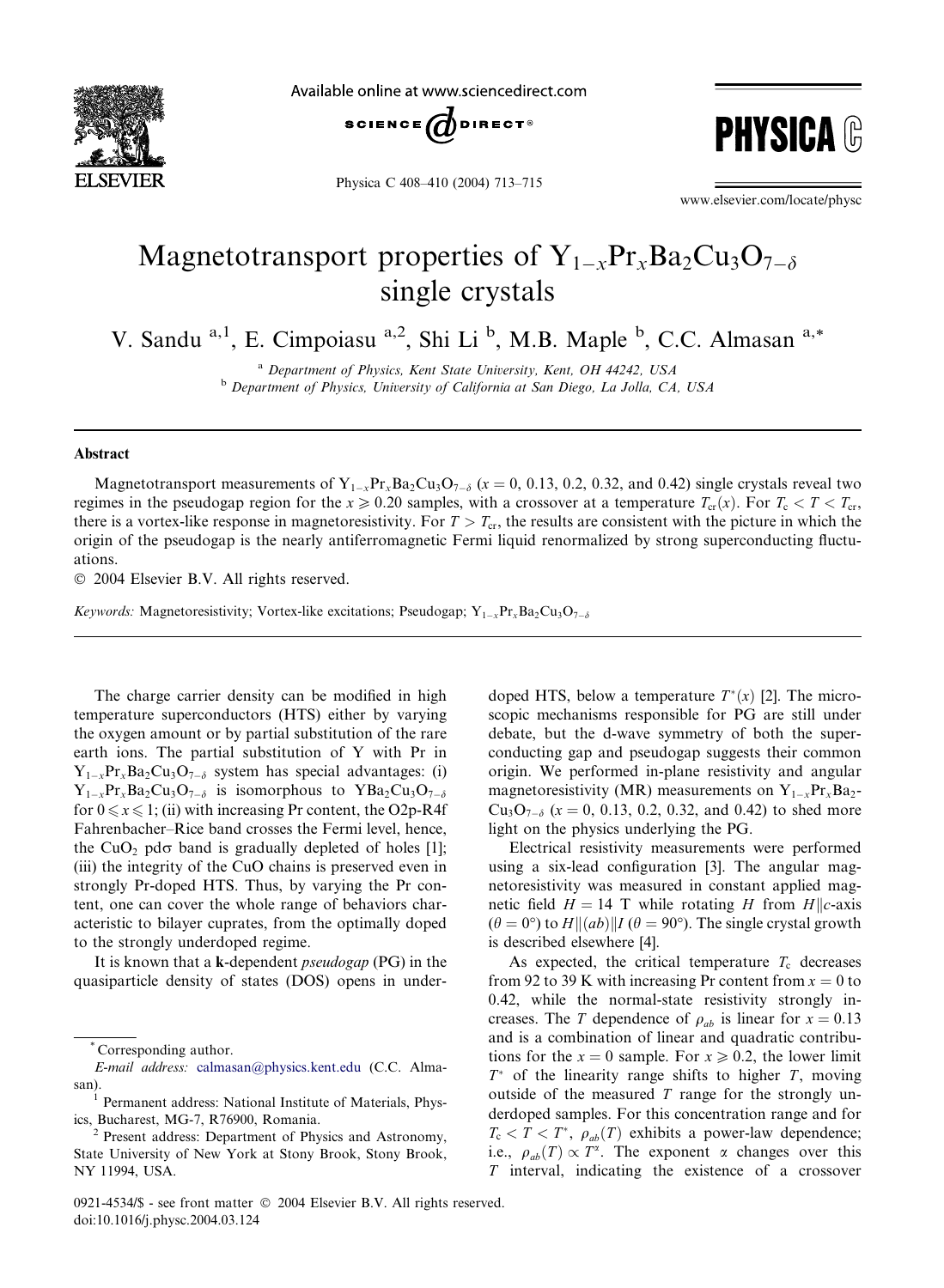temperature  $T_{cr}$  in  $\rho_{ab}(T)$ , hence two subregimes located in the PG region. Specifically,  $0 \le \alpha < 1$  for  $T_{cr} < T < T^*$ , indicating an underlinear  $\rho_{ab}(T)$ , while  $\alpha > 1$  for  $T_c < T < T_{cr}$ , indicating an overlinear  $\rho_{ab}(T)$ . The value of  $T_{cr}$  increases from 99 to 145 K with increasing Pr content from  $x = 0.2{\text -}0.42$ .

The presence of the two subregimes in the PG region can be understood within the framework of the nearly antiferromagnetic Fermi liquid (NAFL) renormalized by strong superconducting fluctuations [5]. Specifically, the rate of change of  $\rho_{ab}$  with T is the result of a fine interplay between two effects. On one hand, as T decreases, the k-dependent PG opens around the hot spots, the Fermi surface approaches the magnetic Brillouin zone, and the area of hot spots widens on the expense of the cold spots, which tends to increase the resistivity. On the other hand, the low frequency spin fluctuations, which are the main scatterers in NAFL, gradually freeze as T decreases and PG opens, an effect which decreases the resistivity. For  $T_{cr} < T < T^*$ , the suppression of the spin fluctuations on decreasing  $T$  is the dominant effect, thus overall  $\rho_{ab}(T)$  decreases. At even lower temperatures,  $T < T_{cr}$ , the hot spots spread and PG increases, which decelerates the decrease in resistivity.

Magnetotransport measurements reveal further aspects of the processes involved in the two subregimes. We extracted the *orbital magnetoresistivity* as  $\Delta \rho_{ab}^{\rm orb}/$  $\rho_{ab} \equiv [\rho_{ab}(90^\circ) - \rho_{ab}(0^\circ)]/\rho_{ab}(0^\circ)$ , assuming that the spin contribution to MR is independent of field orientation. The magnetoconductivity  $\Delta \sigma_{ab}^{\text{orb}} \equiv -\Delta \rho_{ab}^{\text{orb}}/$  $\rho_{ab}^2 \propto T^{-\beta}$  for the  $x=0$  and 0.13 samples at all T, and for the  $x \ge 0.2$  samples at  $T > T_{cr}(x)$  (see Fig. 1). The exponent  $\beta$  decreases from 4.6 to 3.35 as x increases from 0 to 0.42 (see inset to Fig. 1). The value  $\beta = 4.6$  for the optimally-doped sample and its decrease in the PG region are in good agreement with the predictions of NAFL [6].



Fig. 1. Log-log plot of orbital magnetoconductivity  $\Delta \sigma_{ab}^{\text{orb}}$  vs temperature T. Inset: exponent  $\beta$  vs Pr content x.



Fig. 2. Plot of flux-flow-like magnetoresistivity  $\Delta \rho_{ab,FF}/\rho_{ab}$  vs angle  $\theta$  of Y<sub>0.68</sub>Pr<sub>0.32</sub>Ba<sub>2</sub>Cu<sub>3</sub>O<sub>7- $\delta$ </sub> measured at 60, 65, and 70 K. For comparison,  $(\Delta \rho_{ab,\text{FF}}/\rho_{ab})(\theta)$  in the superconducting state (40 and 52 K) are also shown with filled symbols.

The anisotropic magnetoresistivity  $\Delta \rho_{ab}^{\text{anis}} / \rho_{ab} \equiv$  $[\rho_{ab}(\theta) - \rho_{ab}(0)]/\rho_{ab}(0)$  exhibits the expected  $\sin^2 \theta$ dependence only for  $T > T_{cr}$ . After subtracting the sin<sup>2</sup>  $\theta$ term, the  $\theta$  dependence of the magnetoresistivity is similar to the one below  $T_c$  due to flux-flow (see Fig. 2). This flux-flow-like magnetoresistivity  $\Delta \rho_{ab,FF}/\rho_{ab}$  indicates the presence of vortex-like excitations at  $T_c < T < T_{cr}$ . Vortex-like excitations were also invoked in the explanation of data from other types of measurements performed at  $T > T_c$  [7,8].

In summary, we carried out a detailed study of the charge transport in  $Y_{1-x}Pr_xBa_2Cu_3O_{7-\delta}$  within the pseudogap PG state and of its evolution with the Pr amount. We identified two subregimes in the PG region: a high temperature subregime, consistent with the model of nearly antiferromagnetic Fermi liquid, renormalized by strong superconducting fluctuations, and a low temperature subregime in which the effect of the PG is enhanced and fingerprints of vortex-like excitations could be singled out.

## Acknowledgements

This research was supported by the NSF grant no. DMR-0102415 at KSU and the US Department of Energy grant no. DE-FG03-86ER-45230 at UCSD.

## References

- [1] A.I. Liechtenstein, I.I. Mazin, Phys. Rev. Lett. 74 (1995) 1000.
- [2] T. Timusk, B. Statt, Rep. Prog. Phys. 62 (1999) 61.
- [3] C.N. Jiang, A.R. Baldwin, G.A. Levin, T. Stein, C.C. Almasan, D.A. Gajewski, S.H. Han, M.B. Maple, Phys. Rev. B 55 (1997) R3390.